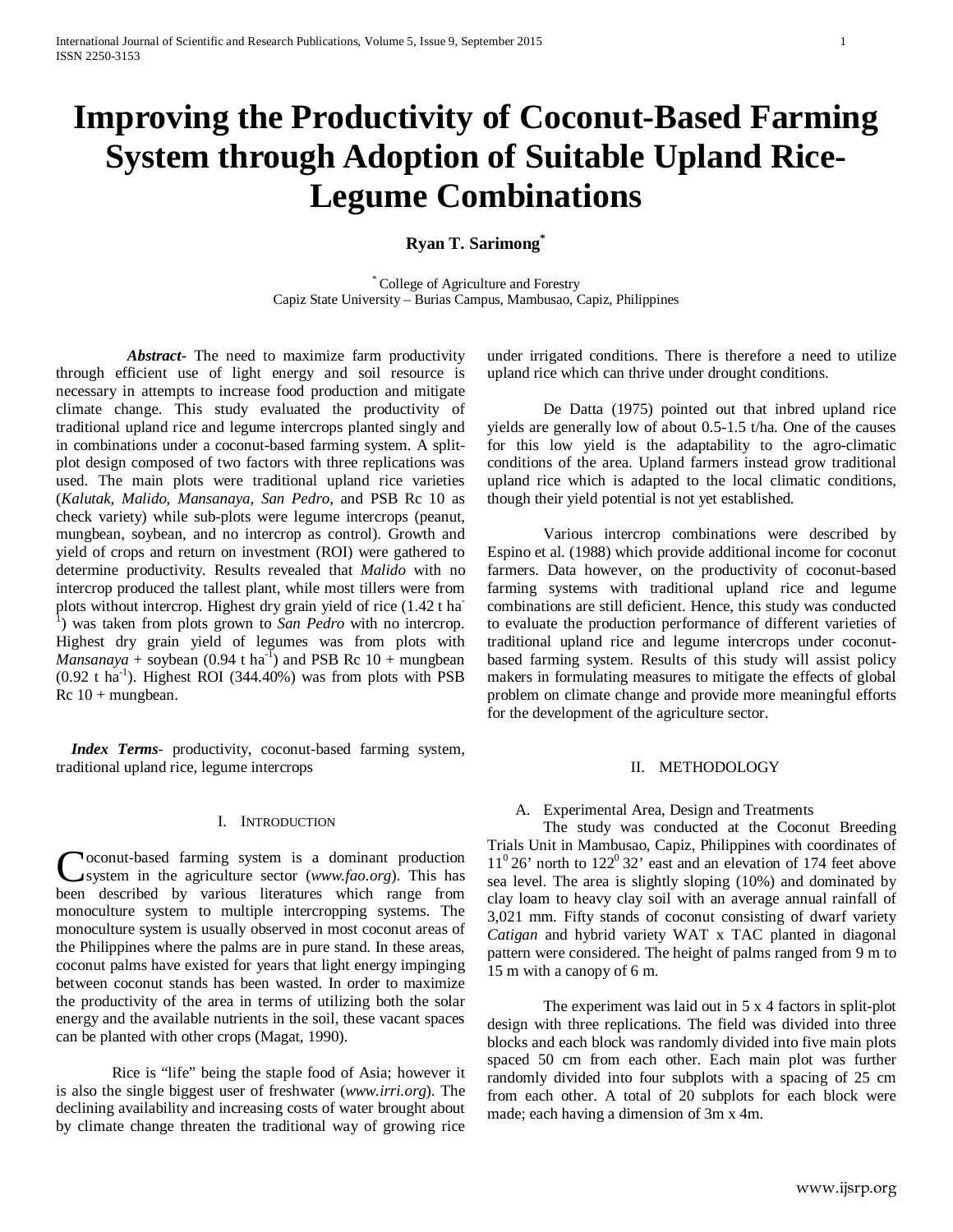The main plots were varieties of traditional upland rice, namely: *Kalutak, Malido, Mansanaya* and *San Pedro*, and PSB Rc 10 as check variety. The sub-plots were legume intercrops such as peanut, mungbean, and soybean, and a control with no intercrop. The various intercrops of traditional upland rice were established by planting them every after two rows of rice plants.

# B. Cultural Practices

The experimental area was thoroughly prepared by plowing and harrowing. Rice was planted by dibbling at the rate of 4 to 5 seeds per hill at a distance of 20 cm between rows and 20 cm between hills. The seeds were covered with fine soil at 2 to 3 cm deep. For the legume species, 4-5 seeds of peanut, mungbean and soybean were drilled in furrows at 50 cm between rows and 30 cm between hills. The seeds were covered with fine soil at approximately 2 to 3 cm deep.

One week after germination, missing hills were replanted following the recommended practices for the various crops. Similarly, thinning was done maintaining 3 seedlings per hill. Pests were controlled employing inter-row cultivation and application of pesticides. Harvesting of crops in the harvestable area was done at physiological maturity. Drying was done to attain 14% moisture content (MC).

# C. Data Gathering and Analysis

Growth and yield components gathered from 10 sample rice plants were plant height and productive tiller count. Dry grain yield data for rice and legumes at 14% MC was obtained from plants within the harvestable area. All growth and yield data were subjected to ANOVA, while DMRT was employed to test significant differences among means. Return on investment (%ROI) was used to determine profitability.

#### III. RESULTS AND DISCUSSION

# *Plant Height of Rice*

Comparing the heights of rice varieties in Table 1, tallest rice plants were *Malido* while the shortest were PSB Rc 10. *Kalutak, Mansanaya* and *San Pedro* were medium-statured plants. In contrast to these findings, relatively shorter PSB Rc 10 plants under open field conditions was reported by DA-RFU 6 (undated). The plant heights of traditional upland rice obtained from this study were also higher than those obtained from the research project of Gregorio et al. (2011a). Several field trials made by Baranda et al. (2011) and Launio and Gregorio (2011a) also showed shorter plants. In terms of intercropping legumes to rice, plots without intercrop and those plots intercropped with peanut and mungbean showed taller rice plants. Intercropping soybean to rice produced the shorter rice plants.

A significant interaction effect between varieties and legume intercrops on the plant height of upland rice was also evident in Table 1. Plots grown to *Malido* alone produced the tallest rice plants. This manifests that under monocropping system, *Malido* was the tallest plant. Similar findings were obtained by Villaruz (1994) wherein PSB upland rice grown in pure stand was significantly taller than those intercropped with legumes. Those plots planted with *Malido* + peanut and *Malido* + soybean also showed taller rice plants. Shortest rice plants were observed from plots grown to PSB Rc  $10 +$  soybean. Plots where PSB Rc 10 + peanut, PSB Rc 10 + mungbean, and PSB alone were grown had also shorter rice plants.

These results imply that each variety tested has different genetic characteristics. In particular, the inherent potential on height was best manifested when the rice plants were grown alone. However, it was evident for *Malido* to tolerate shading when intercropped with legumes and has the ability to compete for the various growth factors with other intercrops.

Table 1. Plant height (cm) at harvest of traditional upland rice varieties grown with legume intercrops under coconutbased farming system.

| <b>VARIETY</b> | <b>LEGUME INTERCROPS</b> | $MEAN$ **          |          |                     |                 |
|----------------|--------------------------|--------------------|----------|---------------------|-----------------|
|                | None                     | Peanut             | Mungbean | Soybean             |                 |
| Kalutak        | 191.13c                  | 187.47d            | 180.43f  | 184.37ef            | 185.85 <i>b</i> |
| Malido         | 198.18a                  | 194.4 <sub>b</sub> | 191.08c  | 193.90 <i>b</i>     | 194.40a         |
| Mansanaya      | 187.47 <i>d</i>          | 182.27f            | 185.37de | 168.46h             | 180.89 <i>b</i> |
| San Pedro      | 184.61 <i>ef</i>         | 178.98fg           | 185.45de | 178.70g             | 181.94 <i>b</i> |
| PSB Rc 10      | 88.96i                   | 86.72i             | 86.88i   | 82.58i              | 86.29c          |
| $MEAN**$       | 170.07a                  | 165.97a            | 165.84a  | 161.60 <sub>b</sub> |                 |

*Means in column and row having the same letter are not different at 5% level by DMRT.*

#### *Productive Tiller Count of Rice*

The productive tiller count among rice varieties did not differ (Table 2). Productive tiller counts of the different varieties ranged from nine to 11 tillers per plant. Higher number of productive tillers was obtained by Baranda et al. (2011), Gregorio et al. (2011b) and Launio and Gregorio (2011b) compared to the findings in this study. DA-RFU 6 (undated) also found higher number of productive tiller for PSB Rc 10. The development of productive tillers somehow depended on different planting densities used for these various studies.

Productive tiller count of rice however varied when intercropped with legumes as shown in Table 2. The most number of productive tillers was recorded from plants with no intercrop. Lesser number of productive tillers was obtained from rice plants with legume intercrops. In this result, it was evident that monocropping had relatively more number of productive tillers compared to intercropping system. Villaruz (1994) had similar findings which can be attributed to plant spacing wherein monocropping provides more space for plant to proliferate while plant spacing is limited in intercropping because of maximum land area utilization with the presence of other crops. Also, the presence of legume intercrops with relatively wider leaves and bushy growth had competed with rice in intercepting light energy; hence least tillers were possibly developed.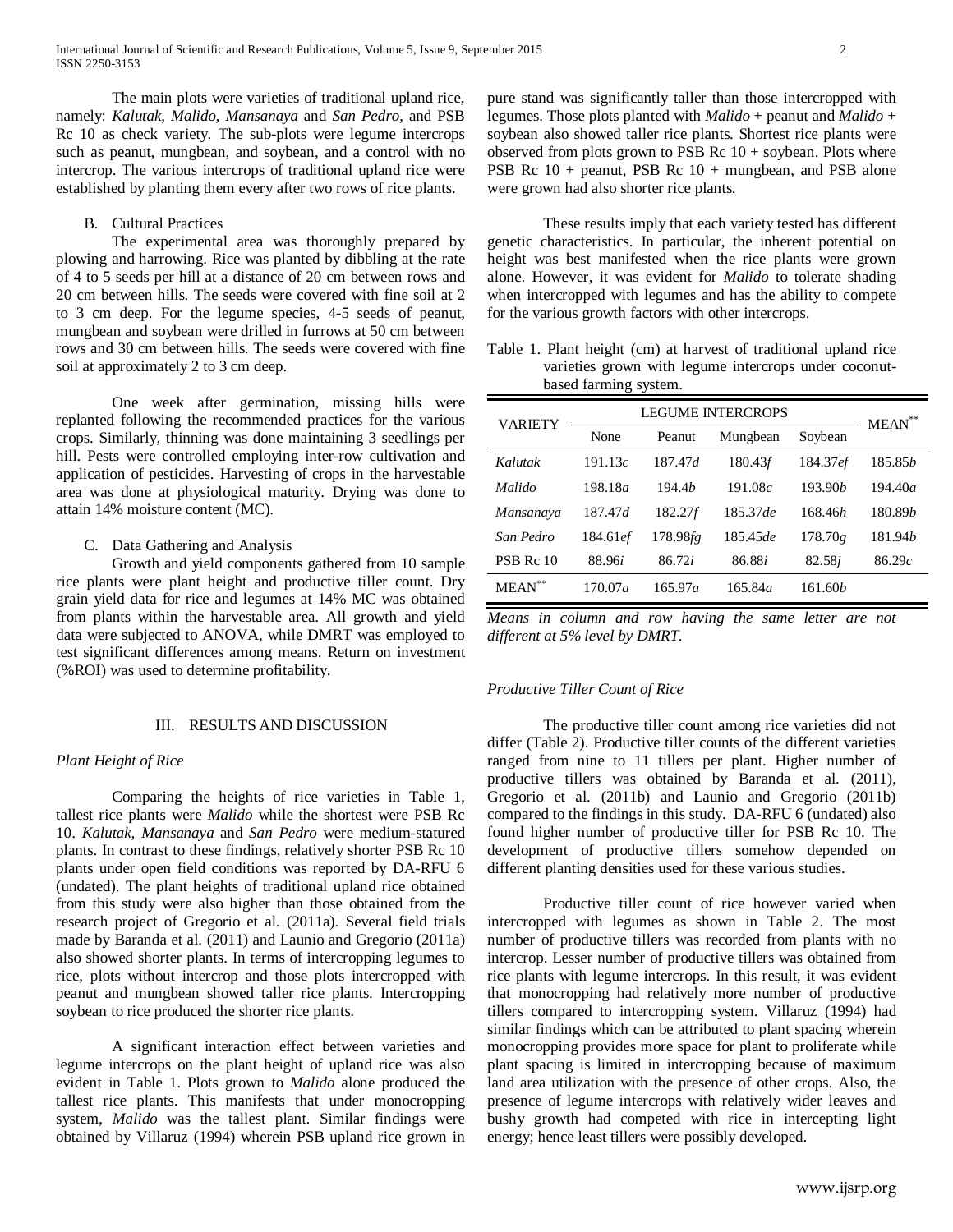| Table 2. Productive tiller count of traditional upland rice varieties |
|-----------------------------------------------------------------------|
| grown with legume intercrops in coconut-based farming                 |
| system.                                                               |

|           | <b>LEGUME INTERCROPS</b> |                |                    |         |                    |
|-----------|--------------------------|----------------|--------------------|---------|--------------------|
| VARIETY   | None                     | Peanut         | Mungbean           | Soybean | MEAN <sup>ns</sup> |
| Kalutak   | 10.02                    | 8.88           | 9.56               | 9.83    | 9.57               |
| Malido    | 12.76                    | 9.39           | 9.69               | 9.94    | 10.45              |
| Mansanaya | 10.80                    | 9.96           | 9.64               | 9.37    | 9.94               |
| San Pedro | 11.42                    | 11.76          | 10.75              | 9.38    | 10.83              |
| PSB Rc 10 | 12.04                    | 10.93          | 11.16              | 10.28   | 11.10              |
| MEAN**    | 11.41 $a$                | 10.18 <i>b</i> | 10.16 <sub>b</sub> | 9.76c   | 10.38              |

*<sup>\*\*</sup> = highly significant; ns = not significant; means followed by a common letter are not different at 5% level by DMRT.*

# *Dry Grain Yield of Rice*

As shown in Table 3, the grain yield varied among the varieties grown. Regardless of intercrops, *San Pedro*, PSB Rc 10 and *Mansanaya* produced the highest grain yield. *San Pedro* and *Mansanaya* tolerated competition with intercrops since the latter are relatively of short height than the main crop. PSB Rc 10 which matured earlier was able to tolerate competition with mungbean. Being an improved variety also, PSB Rc 10 could contain superior genes for higher yield. This possibly indicates that PSB Rc 10 is more efficient in converting raw materials into food products and consequently into grains.

It is also shown that the grain yield of rice varied as different legume intercrops are planted with it. The highest dry grain yield was obtained when rice was grown without intercrop, while the lowest dry grain yield was produced by plots intercropped with peanut.

Table 3. Dry grain yield  $(t \text{ ha}^{-1})$  of traditional upland rice varieties grown with legume intercrops under coconut-based farming system.

| VARIETY     |       | $MEAN**$            |          |         |        |
|-------------|-------|---------------------|----------|---------|--------|
|             | None  | Peanut              | Mungbean | Soybean |        |
| Kalutak     | 0.46h | 0.14 <sub>o</sub>   | 0.20n    | 0.40i   | 0.30c  |
| Malido      | 0.31m | 0.16 <sub>o</sub>   | 0.93e    | 0.45h   | 0.46h  |
| Mansanaya   | 1.05c | $0.32 \, \text{km}$ | 0.68f    | 0.35k   | 0.60ab |
| San Pedro   | 1.42a | 0.50g               | 0.49g    | 0.34kl  | 0.69a  |
| PSB Rc 10   | 1.12h | 0.19n               | 0.97d    | 0.41i   | 0.67a  |
| <b>MEAN</b> | 0.87a | 0.26d               | 0.65h    | 0.39c   |        |

*Means in column and row having the same letter are not different at 5% level by DMRT.*

It is interesting to note also that both factors had interacted to affect the dry grain yield of rice. *San Pedro* when grown without intercrop yielded most. Plots grown with PSB Rc 10 alone also produced higher yields though DA-RFU 6 (undated) had higher yield of PSB Rc 10 under open field conditions. The highest grain yield obtained in this study was within the range of 0.5-1.5 t/ha, the yield which upland rice generally obtained according to De Datta (1975). These grain yield data however were relatively lower than those found by Gregorio, et al. (2011a) where the study was made in an open field under monocropping system.

These results imply that each variety differed in terms of their intercropping potential and intercrop suitability. Indeed, the presence of intercrop had influenced the growth of rice and consequently affected the yield. Villaruz (1994) had similar results wherein legume intercrops significantly affected the yield of PSB upland rice.

# *Dry Grain Yield of Legumes*

As indicated in Table 4, dry grain yield of legumes varied among the rice varieties tested. Highest legume grain yield was obtained from plots grown to PSB Rc 10, *Malido* and *Mansanaya*. The lowest legume grain yield was recorded from plots grown to *San Pedro* and *Kalutak*. Villaruz (1994) had different results where statistical analysis of data revealed that the bean yield of legume intercrops was not affected by PSB upland rice varieties.

Similarly, Table 4 presents that the dry grain yield of legumes significantly varied. Soybean and mungbean produced the highest grain yield; peanut yielded the least. Again, these findings were different from those obtained by Villaruz (1994) wherein bean yield of legume intercrops was the same.

Table 4. Dry grain yield  $(t \ ha^{-1})$  of legumes as intercrops to traditional upland rice under coconut-based farming system.

|             | <b>LEGUME INTERCROPS</b> | MEAN**              |                   |       |
|-------------|--------------------------|---------------------|-------------------|-------|
| VARIETY     | Peanut                   | Soybean<br>Mungbean |                   |       |
| Kalutak     | 0.16h                    | 0.38e               | 0.45d             | 0.33h |
| Malido      | 0.31f                    | 0.43d               | 0.69 <sub>b</sub> | 0.48a |
| Mansanaya   | 0.18h                    | 0.26g               | 0.94a             | 0.46a |
| San Pedro   | 0.16h                    | 0.51c               | 0.24g             | 0.30h |
| PSB Rc 10   | 0.26g                    | 0.92a               | 0.36e             | 0.51a |
| <b>MEAN</b> | 0.21h                    | 0.50a               | 0.54a             |       |

*Means in column and row with the same letter are not different at 5% level by DMRT.*

Table 4 further presents the significant interaction effect between rice varieties and legume intercrops on the grain yield of legume crops. Using soybean as intercropped to *Mansanaya,* and mungbean as intercropped to PSB Rc 10 produced the highest legume grain yield. Soybean possibly resisted the stress posed by *Mansanaya* which had a moderate height. Mungbean was also